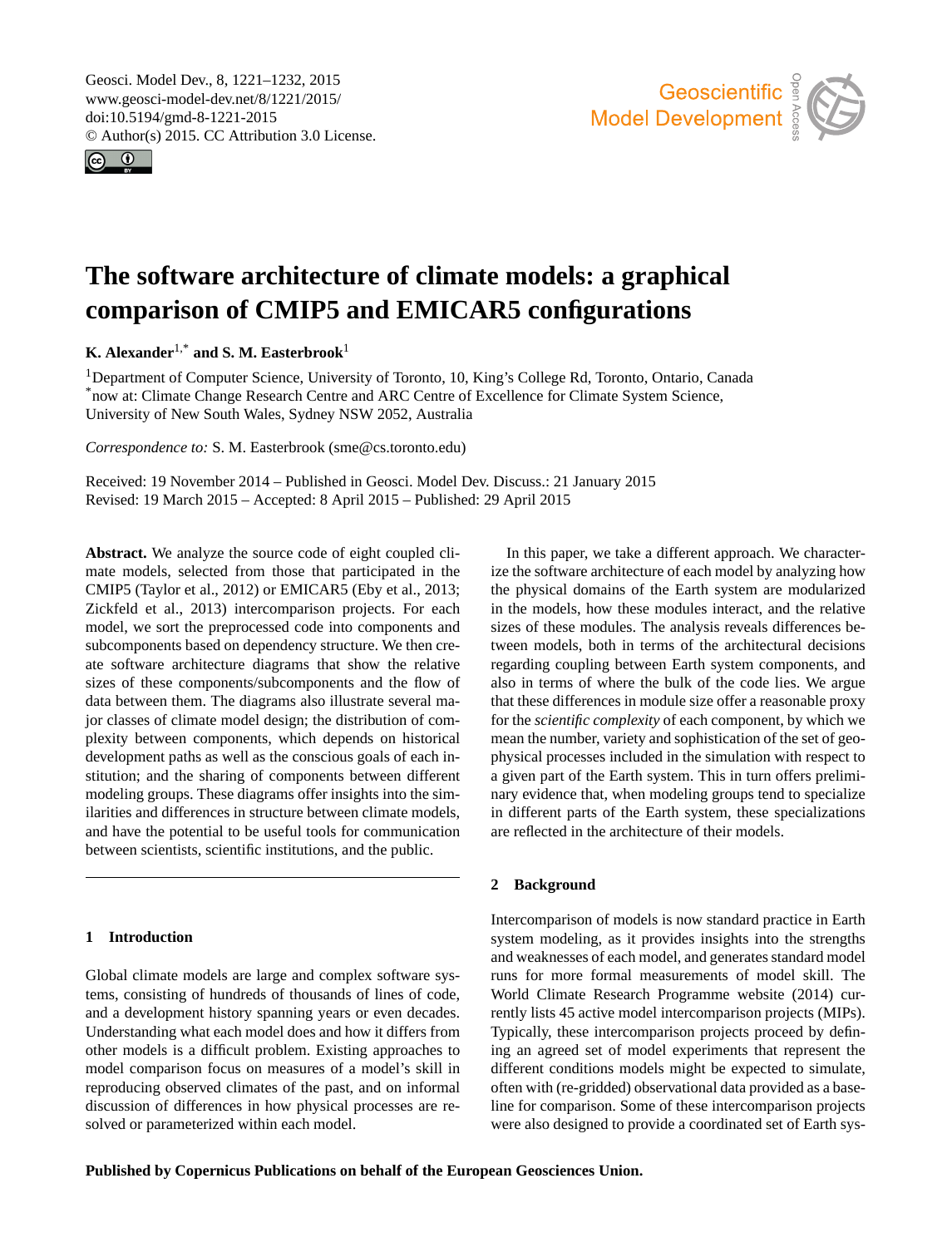tem model runs as input to the IPCC assessment reports. In the 5th IPCC assessment report (AR5), the long-term projections of future climate change were generated from CMIP5 [\(Taylor et al.,](#page-10-0) [2012\)](#page-10-0) for global coupled climate models (GCMs), and EMICAR5 [\(Eby et al.,](#page-9-0) [2013;](#page-9-0) [Zickfeld et al.,](#page-11-0) [2013\)](#page-11-0) for Earth system models of intermediate complexity (EMICs).

Comparisons between models are normally expressed in terms of model skill relative to the given observational data, with skills scores computed by measuring mean-squared error for selected fields. For example, [Reichler and Kim](#page-10-1) [\(2008\)](#page-10-1) sum the mean squared errors at each grid point for each of 14 annually averaged variables, normalize them to account for grid variations in mass and area, and combine these to produce a single skill score for each model. Their results indicate that model error is steadily declining over successive generations of global climate models.

An alternative approach is to directly compare the climatology of the models against each other, by analyzing the spatial and temporal patterns simulated for a specific variable. For example, [Masson and Knutti](#page-10-2) [\(2011\)](#page-10-2) and [Knutti](#page-10-3) [et al.](#page-10-3) [\(2013\)](#page-10-3) use this approach on monthly fields for surface temperature and precipitation to generate a cluster analysis of families of models. Their results show that models from the same lab tend to have similar climatology, even across model generations, as do models from different labs that use the same atmosphere or ocean components.

Understanding the relationships between different models is particularly important for creating model ensembles and probabilistic forecasts [\(Collins,](#page-9-1) [2007\)](#page-9-1). Currently, model ensembles tend to be "ensembles of opportunity", where all models of a given class are included, with no attempt to weight for either relative skill or model similarity in the ensemble. Multi-model ensembles tend to outperform single models in overall skill, because weaknesses in any single model are compensated for by other models in the ensemble. However, these ensembles appear to have less diversity than expected [\(Knutti,](#page-10-4) [2008\)](#page-10-4).

While intercomparisons of skill scores and climatological patterns are important, these results suggest we need more insight into the nature of similarities and differences between models. The above approaches compare the outputs of the models, but tend to treat the models themselves as black boxes. There are very few representations of the high-level designs of global climate models. The Bretherton diagram is perhaps the best known visualization (see Fig. 3 of [NASA](#page-10-5) [Advisory Council,](#page-10-5) [1986\)](#page-10-5), although it represents an idealized schematic of Earth system processes, rather than the specific design of any model [\(Cook,](#page-9-2) [2013\)](#page-9-2). Other architectural diagrams have been created for individual models (see Fig. 3 of [Collins et al.,](#page-9-3) [2011,](#page-9-3) Fig. 1 of [Giorgetta et al.,](#page-9-4) [2013,](#page-9-4) and Fig. 1 of [Hurrell et al.,](#page-10-6) [2013\)](#page-10-6). However, such diagrams are ad hoc conceptual views, and do not claim to be comprehensive, nor to accurately reflect the model codes. They therefore make it hard to compare models in a systematic way. A standard-

ized visualization of architectural structure applied to many models would be more useful for intercomparison, and may even help explain observed similarities between model outputs. For example, if the models share significant subcomponents, this would affect the diversity in a multi-model ensemble.

Coupling software also has an indirect effect on the scientific output of Earth system models, particularly by influencing development pathways. The design of a coupler largely determines the difficulty of using a new scientific component: whether it can be directly linked to the coupler (and if so, how easily?) or if it has to be nested within the atmosphere or ocean components. The coupler design strongly influences parallelization, particularly load balancing between components, and ultimately which simulations can be run within the given constraints on computing power. This will influence the kinds of scientific questions modelers decide to pursue, which in turn further impacts model development. In coupled model experiments, the scientific phenomena of interest (e.g., Earth system feedbacks) tend to cross the boundaries of individual model components. Hence, the coupler design can have an unexpected influence on the fidelity of the physical processes in the model. In addition, the coupler design can affect the ease with which scientists can explore how well the model captures large-scale processes (such as ENSO) that cross model component boundaries.

Interest in the architectural patterns of coupled Earth system models is also driven by growing interest in the use of shared infrastructure code [\(Dickinson et al.,](#page-9-5) [2002\)](#page-9-5). The growing complexity of the coupling task means that couplers require more expertise to develop, and that labs can benefit by comparing their approaches, sharing lessons learnt, and re-using coupling code [\(Valcke et al.,](#page-10-7) [2012\)](#page-10-7). At the same time, there has been a move towards general reusable subcomponents (e.g., both atmosphere and ocean models using the same numerical solver), compared to earlier model generations, where the code for each component was developed entirely separately. However, code modularity remains a challenge, because nature itself is not modular. [Randall](#page-10-8) [\(2011\)](#page-10-8) argues that insufficient attention is given to the challenge of coupling, due to a belief that the science can be contained entirely within modular components.

A discussion of these issues is hampered by a lack of detailed descriptions of the design of Earth system models. While some descriptions of software design are starting to appear (e.g., [Drake,](#page-9-6) [2005\)](#page-9-6), detailed analysis of the design of global climate models remains a challenge because the models have undergone continued code modification for years, and, in some cases, decades. This makes a reductionist analysis of specific design decisions impossible, because each design decision is "generatively entrenched" [\(Lenhard and](#page-10-9) [Winsberg,](#page-10-9) [2010\)](#page-10-9) – that is, design features form a complex web because each has played a role in generating the others. Furthermore, each lab retains a deep but tacit knowledge base about their own models, which is readily apparent to anyone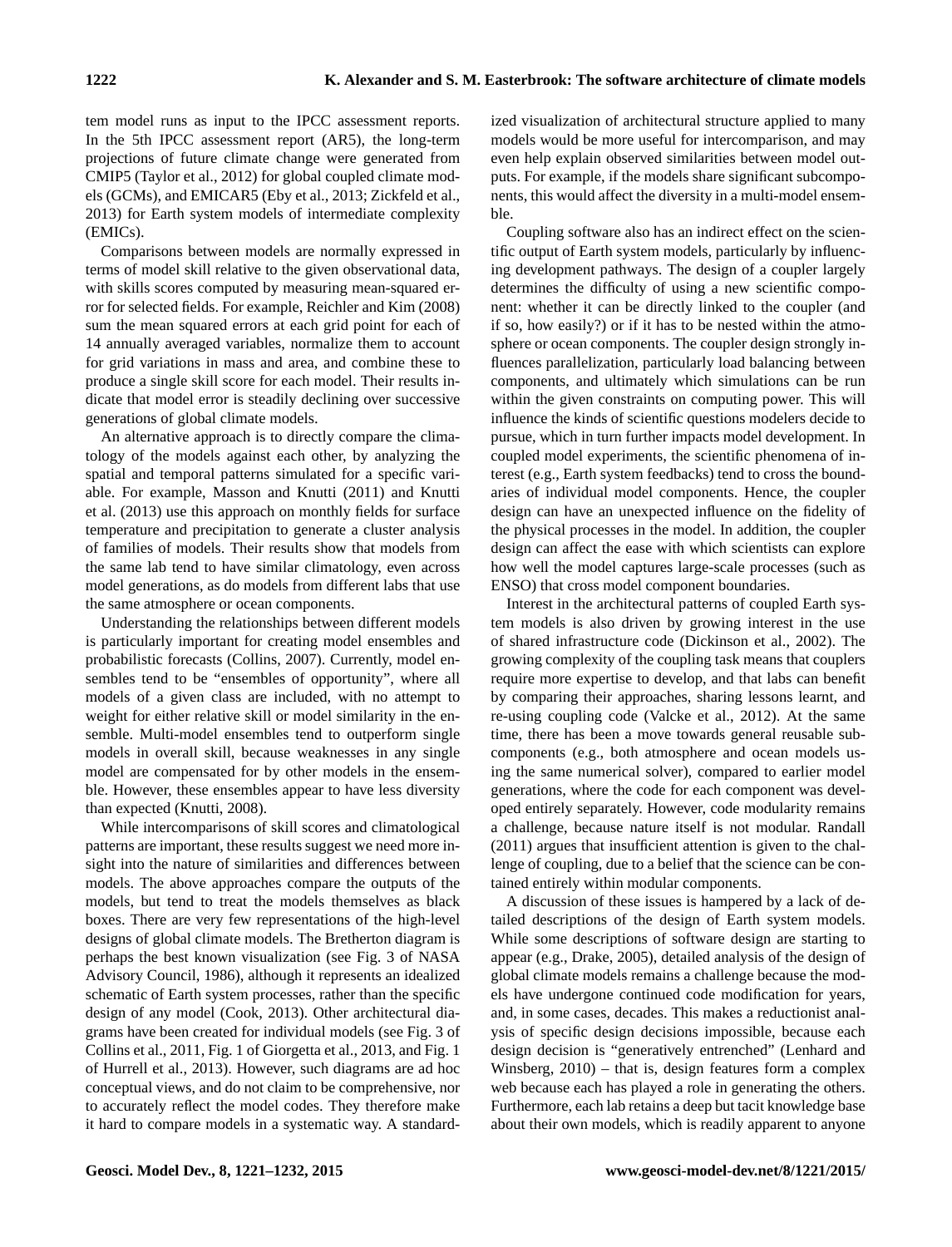| Model name<br>(abbreviation)  | Complexity  | Institution                                             | Country    | Publication(s)                                                                                 |
|-------------------------------|-------------|---------------------------------------------------------|------------|------------------------------------------------------------------------------------------------|
| CESM1-BGC<br>(CESM)           | <b>GCM</b>  | National Center for<br>Atmospheric Research             | <b>USA</b> | Lindsay et al. $(2014)$                                                                        |
| GFDL-ESM2M<br>(GFDL)          | <b>GCM</b>  | Geophysical Fluid<br><b>Dynamics Laboratory</b>         | <b>USA</b> | Dunne et al. (2012),<br>Dunne et al. $(2013)$                                                  |
| GISS-E2-R-TCADI<br>(GISS)     | <b>GCM</b>  | NASA Goddard Institute<br>for Space Studies             | USA.       | Schmidt et al. (2014)                                                                          |
| UVic ESCM 2.9<br>(UVic)       | <b>EMIC</b> | University of Victoria                                  | Canada     | Weaver et al. (2001),<br>Meissner et al. (2003),<br>Schmittner et al. (2008),<br>Archer (1996) |
| HadGEM2-ES<br>(HadGEM)        | <b>GCM</b>  | Hadley Centre for<br>Climate Prediction<br>and Research | UK         | Collins et al. (2011)                                                                          |
| <b>IPSL-CM5A-LR</b><br>(IPSL) | <b>GCM</b>  | <b>Institut Pierre Simon</b><br>Laplace                 | France     | Dufresne et al. (2013)                                                                         |
| <b>MPI-ESM-LR</b><br>(MPI)    | <b>GCM</b>  | Max Planck Institut<br>für Meteorologie                 | Germany    | Giorgetta et al. (2013)                                                                        |
| Loveclim 1.3<br>(Loveclim)    | <b>EMIC</b> | Université catholique<br>de Louvain                     | Belgium    | Goosse et al. (2010)                                                                           |
|                               |             |                                                         |            |                                                                                                |

<span id="page-2-0"></span>Table 1. Information about each model including its full configuration name and an abbreviation for use in the text, level of complexity (GCM or EMIC), the name and location of its host institution, and the relevant publication(s) describing the given configuration.

spending time in that lab [\(Easterbrook and Johns,](#page-9-11) [2009\)](#page-9-11), but hard to share through model intercomparison projects.

In response to this observation, we argue that a comparative analysis of the architecture of Earth system models is necessary. The analysis we present in this paper is a first step towards this goal – we focus on the design decisions represented by the top few levels of the dependency tree for each model, without extending the analysis to the low-level routines. Our method of identifying modules based on dependency structure could be applied recursively, leading to much larger and more complex diagrams. We have not pursued this further in current study due to the immense amount of code involved. Our study therefore represents a first step towards a top–down analysis of model architecture at all levels.

# **3 Methods**

For our analysis, we selected eight climate models with varying levels of complexity. These include six GCMs that participated in CMIP5 [\(Taylor et al.,](#page-10-0) [2012\)](#page-10-0), and two EMICs that participated in the EMICAR5 intercomparison project [\(Eby](#page-9-0) [et al.,](#page-9-0) [2013;](#page-9-0) [Zickfeld et al.,](#page-11-0) [2013\)](#page-11-0). For a summary of information about each model, see Table [1.](#page-2-0) We focus on models from the CMIP5 and EMICAR5 ensembles because of the central role these projects play in the IPCC assessment reports.

We could only analyze models where we had access to both the complete source code, *and* a contact at the given institution who was willing to help us preprocess the code and answer questions about the model. We generally relied on our existing contacts, which meant that the resulting models were not geographically representative of the CMIP5 and EMICAR5 participants. However, the variety of component structures and complexity levels found in these eight models suggests that we have sampled across a wide range of CMIP5 and EMICAR5 model architectures.

The first step in analyzing each model was preprocessing: stripping out unused code. Each model is a specific configuration of a larger software package (for example, CESM1- BGC is a configuration of the CESM 1.0.5 package) with many available options, including how subgrid-scale eddies are parameterized in the ocean, whether greenhouse gases are updated with emissions or with prescribed concentrations, and whether calculations of ice sheet dynamics are included or excluded. Preprocessing is the first step in the build process, and uses software such as CPP (C Preprocessor) to remove unused options from the code base.

In an earlier version of our analysis [\(Alexander and East](#page-9-12)[erbrook,](#page-9-12) [2011\)](#page-9-12), we used the entire code base for each model, without performing any preprocessing. However, the resulting line counts tended to reflect the number of configuration choices in the code, rather than the size and complexity of the code actually used in a model run. Since we wanted to analyze the models as they were used in the model intercomparison projects, we decided to use preprocessed code for our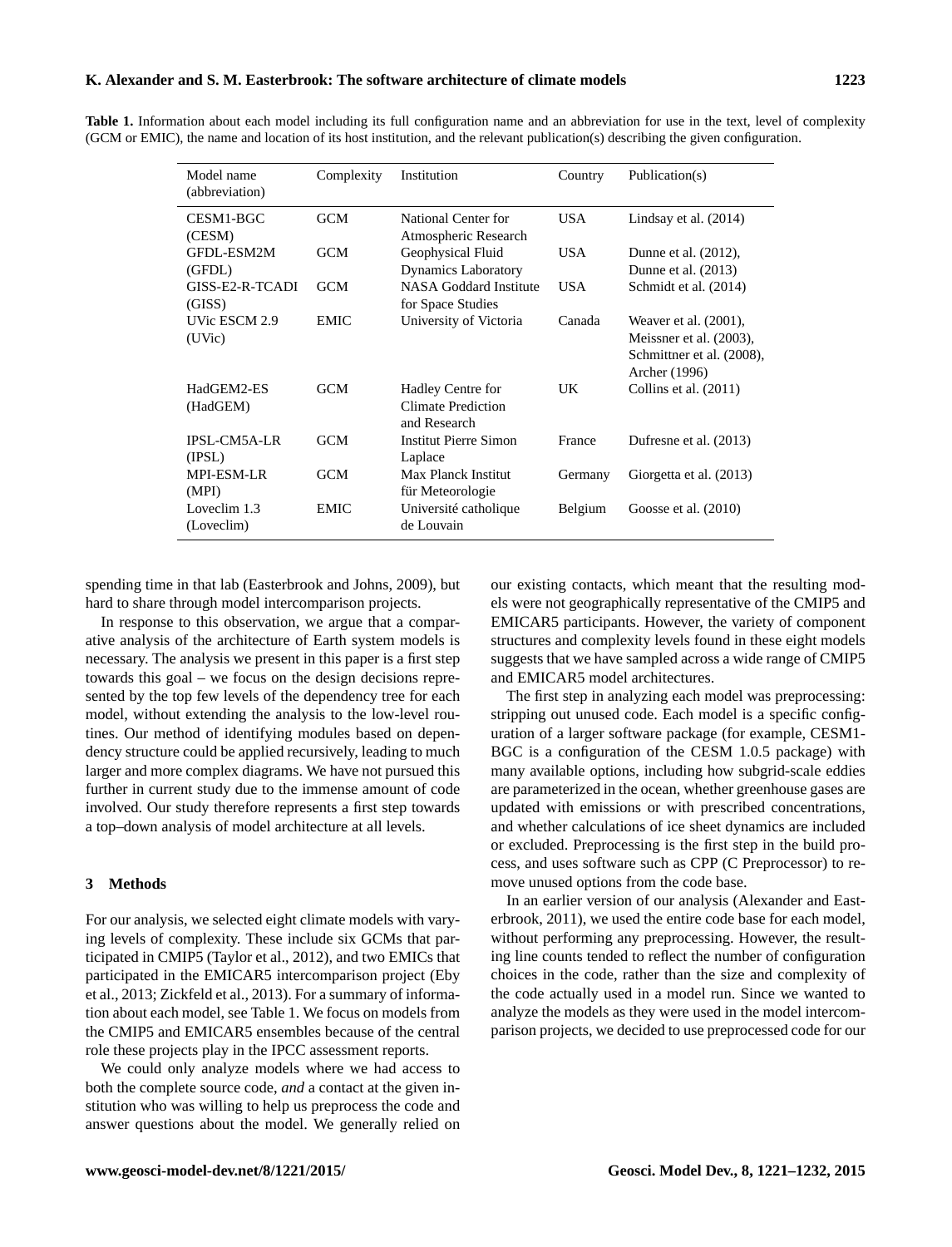analysis, to ensure that line count would reflect the size of the actual science code used in the model runs.<sup>1</sup>

The preprocessed code was then analyzed using the Understand software [\(http://www.scitools.com/\)](http://www.scitools.com/) in order to extract the dependency structure: which source code files depend on which, through the use of function and subroutine calls. This structure can be interpreted as a directed graph, where any given file calls its "children", is called by its "parents", and has recursively defined "ancestors" and "descendants".

#### **3.1 Classification of source code**

In order to sort the code for each model into components (atmosphere, ocean, land, and sea ice), we first identified the top-level driver files for each component. For example, the ocean drivers might consist of a subroutine for initialization, a subroutine controlling the ocean calculations at each time step, and a subroutine controlling ocean diagnostics and output. All descendants of the ocean drivers were then classified as the ocean component. Files that were not called by any component, such as the main time-step loop and the flux routines, were classified as the coupler. These top-level files are the drivers of the entire simulation, and control data transfer between components.

Files that were called by multiple components, such as math libraries, parameter lists, and file readers, were classified as shared utilities. Other code often found in shared utilities includes numerical methods used by multiple components. For example, an implicit method commonly used to evaluate advection–diffusion equations (found in both the atmosphere and the ocean) involves solving a tridiagonal matrix. To reduce duplication of similar code, a common practice is to write one tridiagonal matrix solver that is shared by the atmosphere and the ocean.

Within each component, the classification process was repeated to identify subcomponents for atmospheric chemistry, ocean biogeochemistry (BGC), and land vegetation, if these processes were included in the model. Furthermore, sometimes one component was entirely contained in, i.e., controlled by, another: land was frequently treated as a subcomponent of the atmosphere, and sea ice as a subcomponent of the ocean. In the UVic model, sea ice is a subcomponent of the atmosphere; UVic also has a sediment component that is separate from the ocean.

Since any given file might contain several functions and subroutines, circular dependencies between files can and do exist in our analysis. It was necessary to sever some of these dependencies in order for the classification to be reasonable. For example, a low-level file reader might access a function stored in the same file as the top-level program. As a result, the main program file and all of its descendants (i.e., the entire model) would be classified as shared utilities. Only by severing (disregarding) the dependency between the file reader and the main program file could the component structure emerge. The number of dependencies severed was extremely small compared to the total number of dependencies in each model.

# **3.2 Software diagrams**

Using David A. Wheeler's SLOCCount tool, we performed a line count (excluding comments and blank lines) of the source code for each component and subcomponent. Then, we created diagrams for each model where each component or subcomponent is represented by an ellipse whose area is exactly proportional to the line count of the corresponding code base (see Figs. [1](#page-4-0) to [8\)](#page-5-1). The components were assigned standard colors: purple atmosphere, blue ocean, orange land, green sea ice, yellow land ice, red sediment, and grey coupler and shared utilities. Colored arrows show fluxes between components, which we detected from the coupler code. Note that, while each individual diagram is to scale, the diagrams are not to scale with each other. However, each diagram includes a legend below the title that shows the area allocated to 1000 lines of code.

# **4 Discussion**

## **4.1 Architectural designs**

Dividing up a complex system into modules and then arranging these modules hierarchically is an important part of making the world "theoretically intelligible to the human mind" [\(Simon,](#page-10-15) [1996\)](#page-10-15). However, there are usually many possible choices of decomposition. While Earth system modelers strive, as Plato suggested, to "carve nature at its joints", in practice, judgment is needed to find a decomposition that is fit for this purpose. Comparison of architectural patterns in software has become a standard approach for analyzing the constraints that shape such decisions [\(Shaw and Garlan,](#page-10-16) [1996\)](#page-10-16).

The boundaries between components in an Earth system model represent both natural boundaries in the physical world (e.g., the ocean surface) and divisions between communities of expertise (e.g., ocean science vs. atmospheric physics). The model architecture must facilitate simulation of physical processes that cross these boundaries (e.g., heat transport) as well as support collaboration between knowledge communities within the work practices of model development (e.g., to study climate feedbacks). Each major model component tends to have two distinct uses: as a stand-alone component used by a specific subcommunity, and as a building block for coupled Earth system modeling. Hence, there is a tension between the need for each component to remain loosely coupled to facilitate its ongoing use as a stand-alone

<sup>&</sup>lt;sup>1</sup>CESM and MPI could not be fully preprocessed for our analysis. Their line counts in Figs. [1,](#page-4-0) [7,](#page-5-0) and [9](#page-6-0) may be slightly inflated; however, we do not think this has significantly biased our results.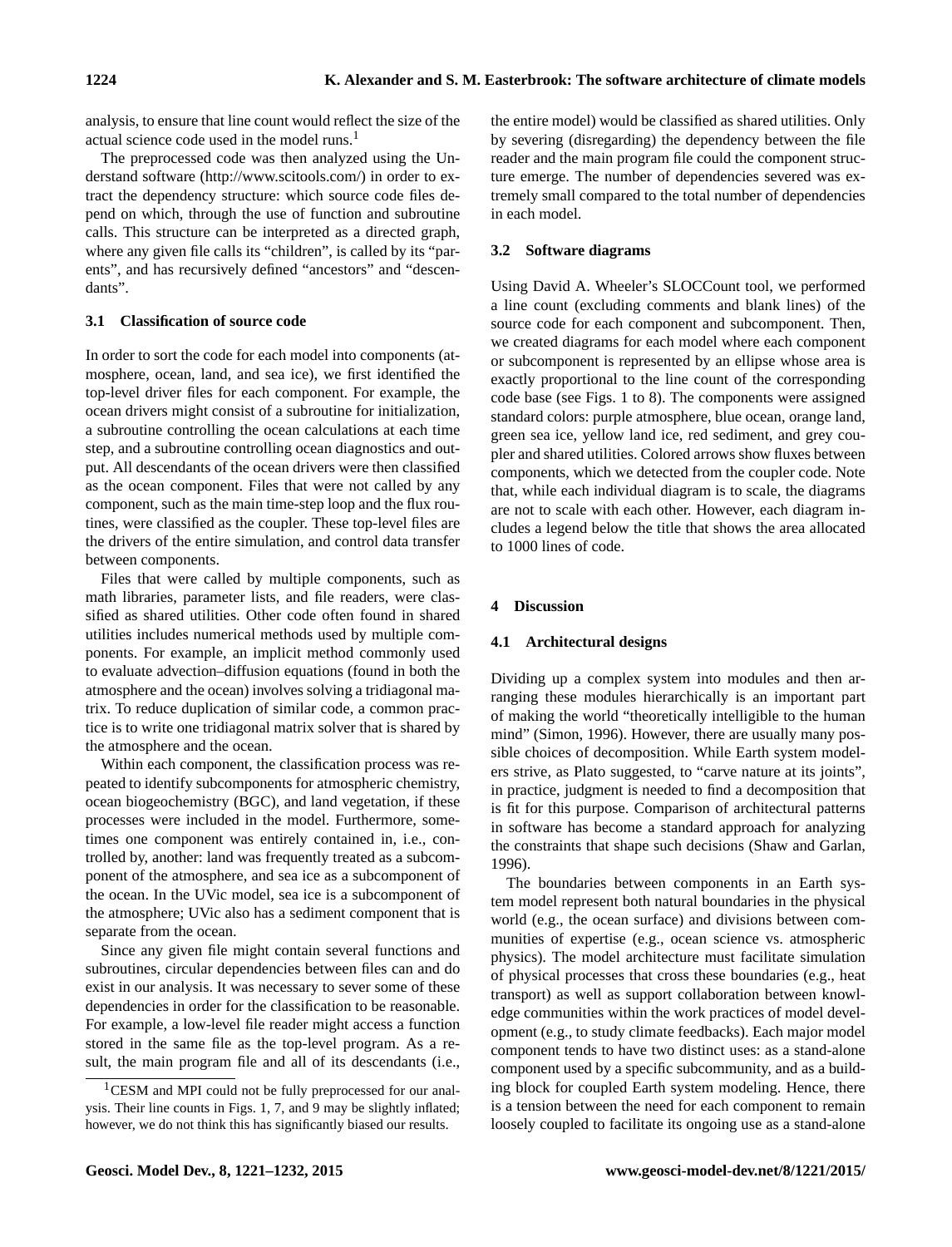<span id="page-4-0"></span>

**Figure 1.** Architecture diagram for CESM1-BGC.

<span id="page-4-3"></span>

**Figure 2.** Architecture diagram for GFDL-ESM2M.

model, and for tighter integration to study climate interactions with the coupled system.

In our model diagrams (Figs. [1](#page-4-0) to [8\)](#page-5-1), two main architectural "shapes" are apparent. First, two of the American GCMs (CESM and GISS; Figs. [1](#page-4-0) and [3\)](#page-4-1) have a "star-shaped" architecture: each component is separate from the others, connected only through the central coupler. This design reflects a high level of encapsulation between each component of the model, which is attractive from a software engineering perspective. Once this structure is in place, further changes to any component are relatively easy to incorporate into the coupled model. It also facilitates a mix-and-match approach where, for example, an entirely different ocean model can be substituted with a minimum of effort. In fact, switching between several different ocean components is a common practice at the GISS host institution.

However, a star-shaped architecture can introduce significant challenges when building the coupler: handling fluxes between any combination of four to five components is not a trivial task. These difficulties are alleviated by the "twosided" architecture present in all three European GCMs (HadGEM, IPSL, and MPI; Figs. [5](#page-5-2) to [7\)](#page-5-0). In these models, the only components connected to the coupler are the atmo-

<span id="page-4-1"></span>

**Figure 3.** Architecture diagram for GISS-E2-R-TCADI.

<span id="page-4-2"></span>

**Figure 4.** Architecture diagram for UVic ESCM 2.9.

sphere and the ocean; other components are subsets of these two. In all three cases, land is contained within the atmosphere and sea ice is contained within the ocean. When two components share the same grid (spatial discretization), nesting them in this manner is much less complicated than routing them through the coupler. It also leads to a simpler, albeit less flexible, parallelization scheme. This approach retains the historical paradigm of atmosphere–ocean GCMs (AOGCMs) rather than comprehensive Earth system models (ESMs), even if the model contains all the processes found in an ESM.

The two EMICs (UVic and Loveclim; Figs. [4](#page-4-2) and [8\)](#page-5-1) both have intermediate architectures between star-shaped and two-sided. For both models, all components are separate except for sea ice, which is nested within a larger component (atmosphere for UVic, ocean for Loveclim). The atypical structure seen in UVic, where sea ice is treated as a subcomponent of the atmosphere rather than the ocean, was implemented because the sea ice and the atmosphere run on similar timescales. Essentially, UVic nests these components based on their temporal discretization rather than their spatial discretization (which is the same for all components in the model).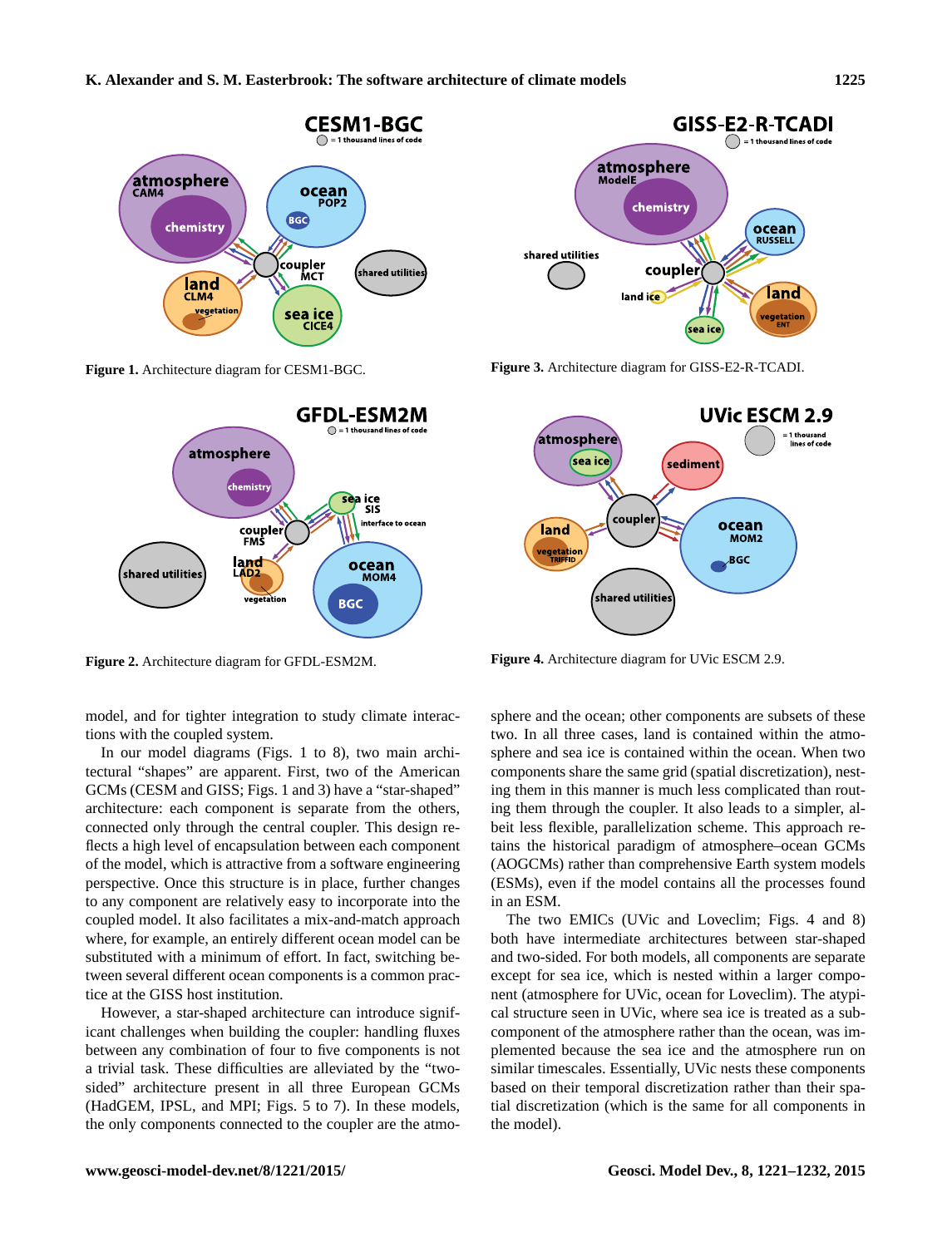<span id="page-5-2"></span>

**Figure 5.** Architecture diagram for HadGEM2-ES.

<span id="page-5-3"></span>

**Figure 6.** Architecture diagram for IPSL-CM5A-LR.

# **4.2 Fluxes**

Mass and energy fluxes (represented as arrows, colored based on their component of origin, in Figs. [1](#page-4-0) to [8\)](#page-5-1) are simple in two-sided models: the atmosphere and the ocean both exchange information with the other. The process is more complicated in star-shaped models, because not every component needs to receive data from all of the others. In general, the atmosphere passes fluxes to and from all components with which it shares a boundary (i.e., everything except sediment). The ocean and sea ice are also physically adjacent, so they exchange information in both directions. However, fluxes between the land and ocean are one-way, since runoff (generally, the only land–ocean flux that is represented) moves strictly from the land to the ocean. In GISS (Fig. [3\)](#page-4-1), where a land ice component is also present, it passes runoff either directly to the ocean (including calving) or first to the land.

In GFDL (Fig. [2\)](#page-4-3), quite a different dataflow structure is present. Sea ice is treated as an interface to the ocean: a layer over the entire sea surface that may or may not contain ice. All atmosphere–ocean and land–ocean fluxes must first pass through the sea ice component, even if the fluxes occur at latitudes where sea ice is never actually present. This approach is convenient for interpolation, because the ocean and sea ice

<span id="page-5-0"></span>

**Figure 7.** Architecture diagram for MPI-ESM-LR.

<span id="page-5-1"></span>

**Figure 8.** Architecture diagram for Loveclim 1.3.

components share the same grid, while the atmosphere and land can differ. However, it also uniquely solves the problem of how to represent sea ice – a component immersed in the ocean but with distinct dynamical and physical processes, whose spatial domain is irregular and may change at each time step.

#### **4.3 Distribution of scientific complexity**

Counting lines of code in a given piece of software has been used widely for decades in software engineering. It is used to estimate the amount of effort needed to build software, to measure programmer productivity, and to assess software complexity. Just as often, its validity is questioned, because it is easy to create examples where a program can be improved by making it shorter. However, in practical software development, such examples are unusual. As long as the line counting is done consistently, and comparisons are only made between programs written in the same language and for the same type of application, the number of lines of code can be remarkably useful to assess the size and complexity of a large software system, and to trace its evolution [\(Park,](#page-10-17) [1992\)](#page-10-17). In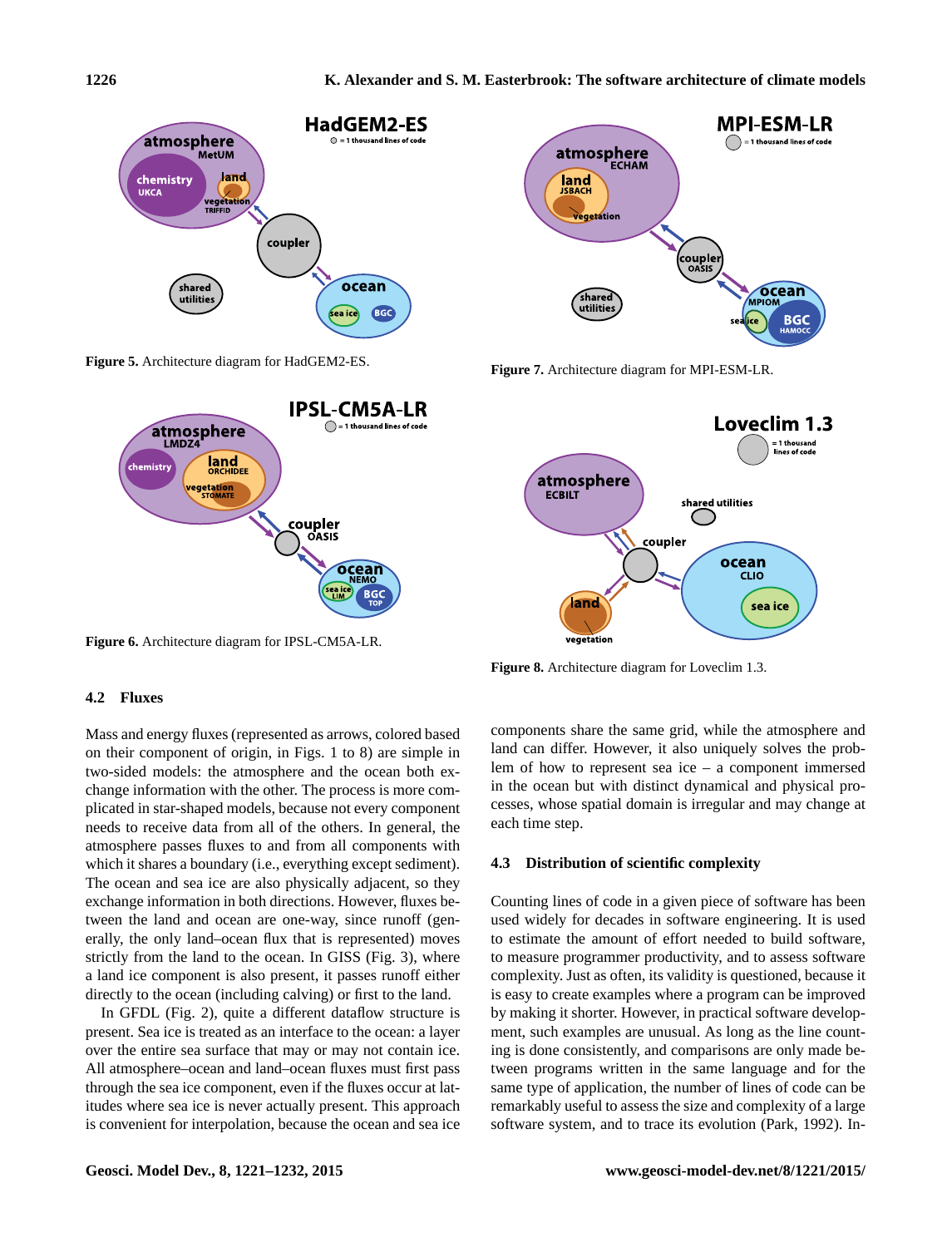deed, line count strongly correlates with other measures of software complexity [\(Herraiz et al.,](#page-10-18) [2007\)](#page-10-18).

These observations allow us to treat line count as a proxy for scientific complexity, by which we mean the number and sophistication of physical processes represented in the model. Over the development history of a climate model, the line count tends to grow linearly. For example, [Easterbrook](#page-9-11) [and Johns](#page-9-11) [\(2009\)](#page-9-11) showed that the UK Met Office model grew steadily from 100 000 lines of code in 1993 to nearly 1 million by 2008. The bulk of this code growth is due to addition of new geophysical processes to the model, and an increase in sophistication of the processes that are already incorporated. Note that we exclude changes in resolution of the model from our definition of scientific complexity, as changes to the grid size and time step do not necessarily entail addition of new code.

We can see not only a large variation in scientific complexity between models (Fig. [9\)](#page-6-0), but also variations in how this complexity is distributed within each model. For all six GCMs, the atmosphere is the largest component. This feature is particularly obvious in HadGEM (Fig. [5\)](#page-5-2), which has a high level of atmospheric complexity due to MetUM's dual use as an operational weather forecasting model. However, both EMICs (UVic and Loveclim; Figs. [4](#page-4-2) and [8\)](#page-5-1) have a larger code base for the ocean than for the atmosphere. Since EMICs are built for speed, and atmospheric processes generally require the shortest time steps in a coupled model, concessions in atmospheric complexity will give the best return on integration time. In other models, particularly CESM (Fig. [1\)](#page-4-0) and IPSL (Fig. [6\)](#page-5-3), the land component is relatively substantial (although not the largest component in the model); this may reflect the growing interest by the modeling community in terrestrial carbon cycle feedbacks, land surface processes, vegetation, and hydrology.

The distribution of complexity among subcomponents can also yield useful insights. Two models, namely CESM (Fig. [1\)](#page-4-0) and HadGEM (Fig. [5\)](#page-5-2), have a substantial code base for atmospheric chemistry. This subcomponent is designed to model processes such as the effects of sulfate aerosol emissions, which are likely to have a large impact on how much warming the planet experiences in the coming decades, but are nonetheless poorly understood [\(Rosen](#page-10-19)[feld and Wood,](#page-10-19) [2013\)](#page-10-19). Other models, including IPSL (Fig. [6\)](#page-5-3) and MPI (Fig. [7\)](#page-5-0), put more weight on the land vegetation and ocean BGC subcomponents. These pieces of code model longer-term processes, such as carbon feedbacks, which are likely to have a large impact on the total amount of warming the planet will experience before it reaches equilibrium [\(Friedlingstein et al.,](#page-9-13) [2006\)](#page-9-13).

# **4.4 Shared utilities**

The proportion of each model's code base stored as shared utilities also varies widely. On one end of the spectrum, IPSL (Fig. [6\)](#page-5-3) contains no shared utilities at all. The atmosphere

<span id="page-6-0"></span>

**Figure 9.** Line count of the source code of each model, excluding comments and blank lines. Generated using David A. Wheeler's SLOCCount.

and ocean are completely separate components that call no common files. While this approach makes it easy to mix and match components in different configurations of the underlying software package, it also indicates that there is likely some duplication between the atmosphere code and the ocean code, which solve similar fluid dynamics equations.

Conversely, GFDL (Fig. [2\)](#page-4-3) and UVic (Fig. [4\)](#page-4-2) have particularly large proportions of their source code devoted to shared utilities. This is due to the fact that both models contain source code for a custom version of a major utility. GFDL contains a custom MPP (message processing program) to enable parallelization, while UVic contains a custom version of NetCDF, a self-describing data type frequently used for climate model input and output. While most of the other models also use message passing systems and NetCDF libraries, they use unmodified versions that have been pre-installed on the given computing platform. These out-of-the-box utilities are not recompiled for every simulation, and so the source code is not stored with the model. As such, the shared utilities are correspondingly smaller.

#### **4.5 Origin of components**

While each coupled model is developed at a home institution (see Table [1\)](#page-2-0), not every component was necessarily developed in-house. It is common practice for one modeling group to adopt another group's ocean component, for example, and modify it to suit the existing coupled architecture. As development continues on the adopted component, the modifications can become substantial, creating a software fork.

Institutions may decide to share components in this manner for several different reasons. Resource constraints, namely a lack of developers to build a new component inhouse, particularly affect the smaller modeling groups such as that of UVic (Fig. [4\)](#page-4-2). The UVic ocean component MOM2 [\(Weaver et al.,](#page-11-2) [2001\)](#page-11-2) is a modified version of a predecessor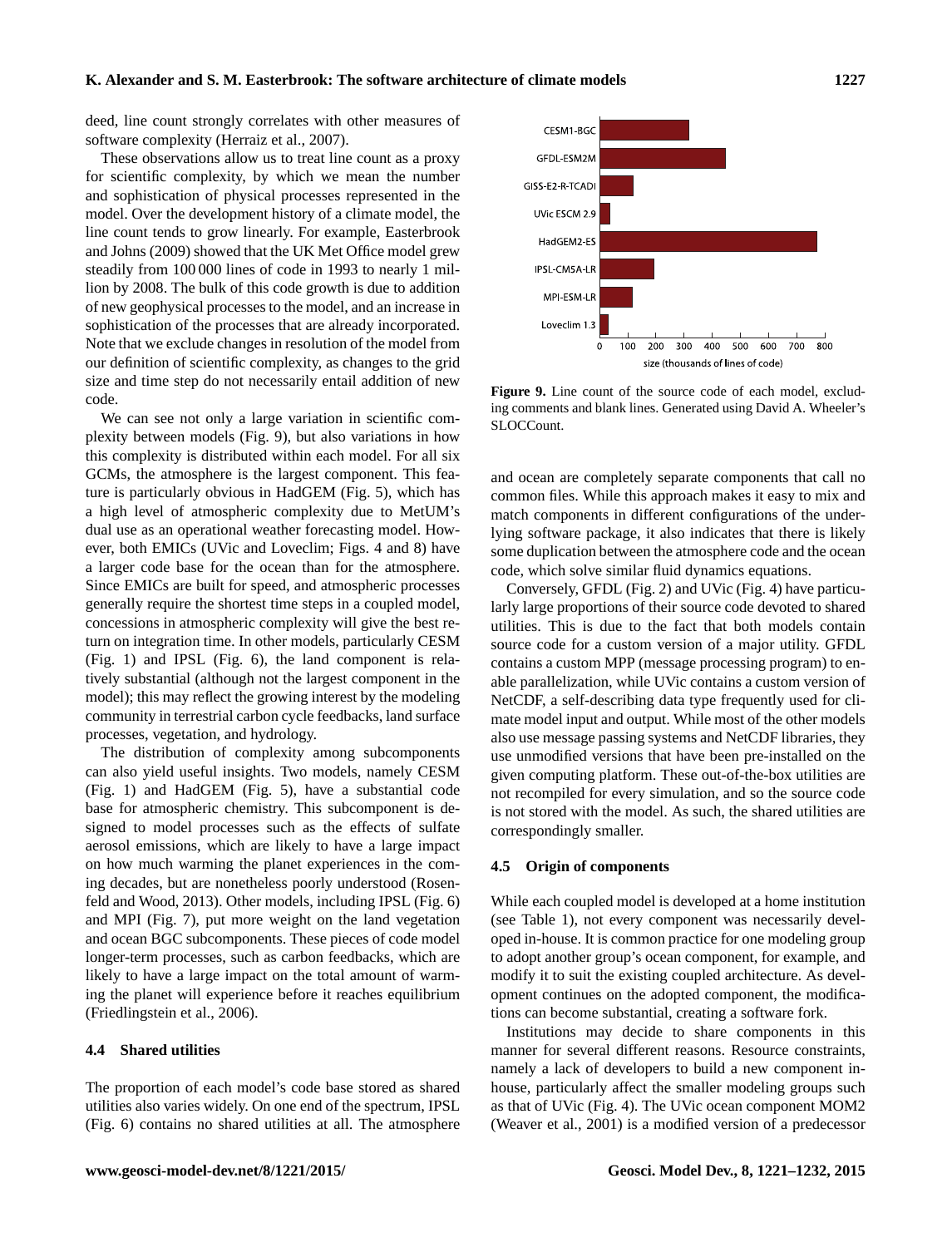to GFDL's MOM4 ocean component (Fig. [2\)](#page-4-3), developed inhouse by GFDL. UVic also sourced much of its land component (including the TRIFFID vegetation subcomponent) from code written at the Hadley Centre [\(Meissner et al.,](#page-10-12) [2003\)](#page-10-12), much of which is present in HadGEM (Fig. [5\)](#page-5-2). However, large modeling groups adopt components from other institutions as well. The CESM ocean POP2 [\(Smith et al.,](#page-10-20) [2010\)](#page-10-20) and sea ice CICE4 [\(Bailey et al.,](#page-9-14) [2010\)](#page-9-14) components were both built at Los Alamos National Laboratory, rather than the National Center for Atmospheric Research (CESM's host institution), and reflect the NCAR's goal of creating and supporting a community model.

In recent years, collaborations have also been organized between institutions to build shared components with high levels of scientific complexity. These components are then included in several coupled modeling systems, and typically can also be run in stand-alone configurations. For example, the ocean model NEMO [\(Madec,](#page-10-21) [2008;](#page-10-21) [Vancoppenolle et al.,](#page-10-22) [2008\)](#page-10-22), which was originally developed at IPSL, is now incorporated into several European models, and its ongoing development is now managed by a consortium of five European institutions. IPSL (Fig. [6\)](#page-5-3) and MPI (Fig. [7\)](#page-5-0) both use the OASIS coupler [\(Valcke,](#page-10-23) [2013\)](#page-10-23), which was originally developed by scientists from the French institutions CERFACS and CNRS, and is now supported by a collaborative EU-funded research project. Other models are also moving in this direction. For example, the version of HadGEM (Fig. [5\)](#page-5-2) included in this study consists almost entirely of in-house components (the UKCA atmospheric chemistry subcomponent is the only major piece of code developed externally), but has now incorporated OASIS, NEMO, and CICE into its next release [\(Hewitt](#page-10-24) [et al.,](#page-10-24) [2011\)](#page-10-24).

## **5 Conclusions**

These software architecture diagrams show, in a broad sense, how climate models work: how the climate system is divided into components and how these components communicate with each other. They also illustrate the similarities and differences between the eight models we have analyzed. Some models, particularly in North America, exhibit a high level of encapsulation for each component, with all communication managed by the coupler. Other models, particularly in Europe, implement a binary atmosphere–ocean architecture that simplifies the coupling process. Institutions focus their efforts on different climatic processes, which eventually cause different components and subcomponents to dominate each model's source code. However, not all models are completely independent of each other: modeling groups commonly exchange pieces of code, from individual routines up to entire components. Finally, climate models vary widely in complexity, with the total line count varying by a factor of 20 between the largest GCM and the smallest EMIC we analyze (Fig. [9\)](#page-6-0). Even when restricting this comparison to the six GCMs, there is still a factor of 7 variation in total line count.

Our analysis also offers new insights into the question of model diversity, which is important when creating multimodel ensembles. [Masson and Knutti](#page-10-2) [\(2011\)](#page-10-2) and [Knutti et al.](#page-10-3) [\(2013\)](#page-10-3) showed that models from the same lab tend to have similar climatology, even over multiple model generations. We believe this can be explained, at least in part, in terms of their architectural structure and the distribution of complexity within the model. As [Knutti et al.](#page-10-3) [\(2013\)](#page-10-3) suggest, "We propose that one reason some models are so similar is because they share common code. Another explanation for the similarity of successive models in one institution may be that different centers care about different aspects of the climate and use different data sets and metrics to judge model 'quality' during development." Our analysis offers preliminary evidence to support both of these hypotheses. We hypothesize further that the relative size of each component within an Earth system model indicates the relative size of the pool of expertise available to that lab in each Earth system domain (once adjustments are made for components imported from other labs). The availability of different areas of expertise at each lab may provide a sufficient explanation for the clustering effects reported by [Masson and Knutti](#page-10-2) [\(2011\)](#page-10-2) and [Knutti](#page-10-3) [et al.](#page-10-3) [\(2013\)](#page-10-3). Furthermore, the two analyses are complementary: while our analysis looks at model code without considering its outputs, [Masson and Knutti](#page-10-2) [\(2011\)](#page-10-2) and [Knutti et al.](#page-10-3) [\(2013\)](#page-10-3) analyze model outputs without looking at the code.

Our diagrams may prove to be useful for public communication and outreach by their host institutions. The inner workings of climate models are rarely discussed in the media, even by science reporters; as such, these pieces of software are fundamentally mysterious to most members of the public. Additionally, the diagrams could be used for communication between scientists, both within and across institutions. It can be extremely useful for climate scientists, whether they are users or developers of coupled models, to understand how other modeling groups have addressed the same scientific problems. A better understanding of the Earth system models used by other institutions may open doors for international collaboration in the years to come.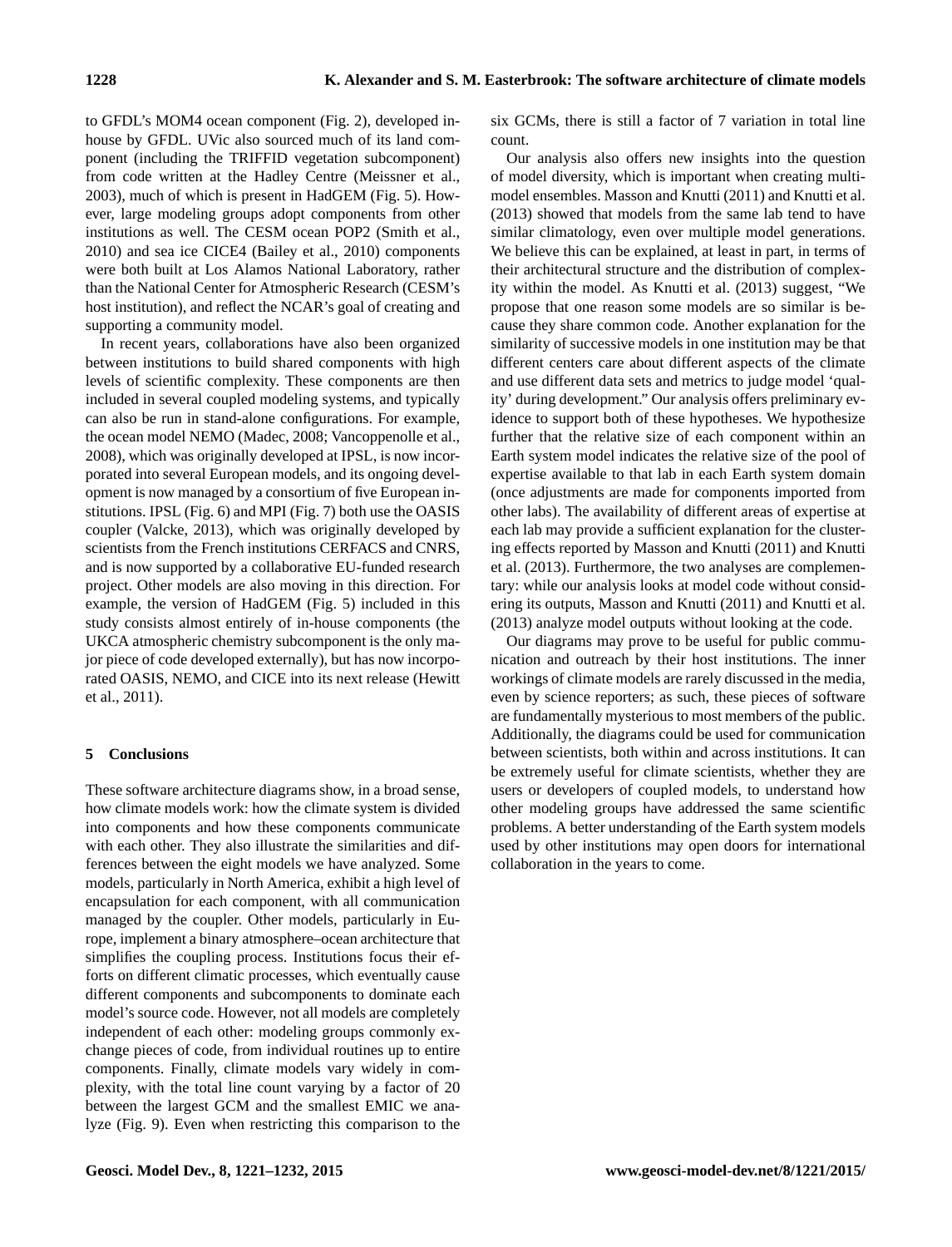# **Appendix A: Accessing model code**

The procedure for obtaining climate model source code varies between institutions. Below are instructions for requesting access to each model.

*CESM:* complete the registration form at [http:](http://www.cesm.ucar.edu/models/register/register_cesm.cgi) [//www.cesm.ucar.edu/models/register/register\\_cesm.cgi.](http://www.cesm.ucar.edu/models/register/register_cesm.cgi)

Instructions for accessing NCAR's Subversion repository will then be provided via email.

*GFDL:* source code is open access through a GitHub repository; instructions are available at [http://www.mom-ocean.org/web/downloads.](http://www.mom-ocean.org/web/downloads)

*GISS:* the AR5 branch of ModelE (the software package underlying GISS-E2-R-TCADI) can be downloaded as a compressed file from [http://simplex.giss.nasa.gov/](http://simplex.giss.nasa.gov/snapshots/) [snapshots/.](http://simplex.giss.nasa.gov/snapshots/)

*UVic:* a compressed file containing the source code can be downloaded via a password-protected link at [http://climate.](http://climate.uvic.ca/model/) [uvic.ca/model/.](http://climate.uvic.ca/model/) This page contains instructions for requesting a password via email.

*HadGEM:* obtaining source code for climate models developed at the UK Met Office requires signing a user agreement. Contact the UM Collaboration Manager for more information, through [http://www.metoffice.gov.uk/research/](http://www.metoffice.gov.uk/research/collaboration/um-collaboration) [collaboration/um-collaboration.](http://www.metoffice.gov.uk/research/collaboration/um-collaboration)

*IPSL:* installation scripts can be downloaded through IPSL's Subversion repository, as described at [http://forge.ipsl.jussieu.fr/igcmg/wiki/platform/en/](http://forge.ipsl.jussieu.fr/igcmg/wiki/platform/en/documentation/C_installation) [documentation/C\\_installation.](http://forge.ipsl.jussieu.fr/igcmg/wiki/platform/en/documentation/C_installation) In order for these scripts to fully extract the model source code, a username and password must be requested via email.

*MPI:* obtaining source code for climate models developed at the Max Planck Institut für Meteorologie requires signing a user agreement. Contact Reinhard Budich for more information.

*Loveclim:* contact Pierre-Yves Barriat at the Université catholique de Louvain to request access to the Loveclim source code.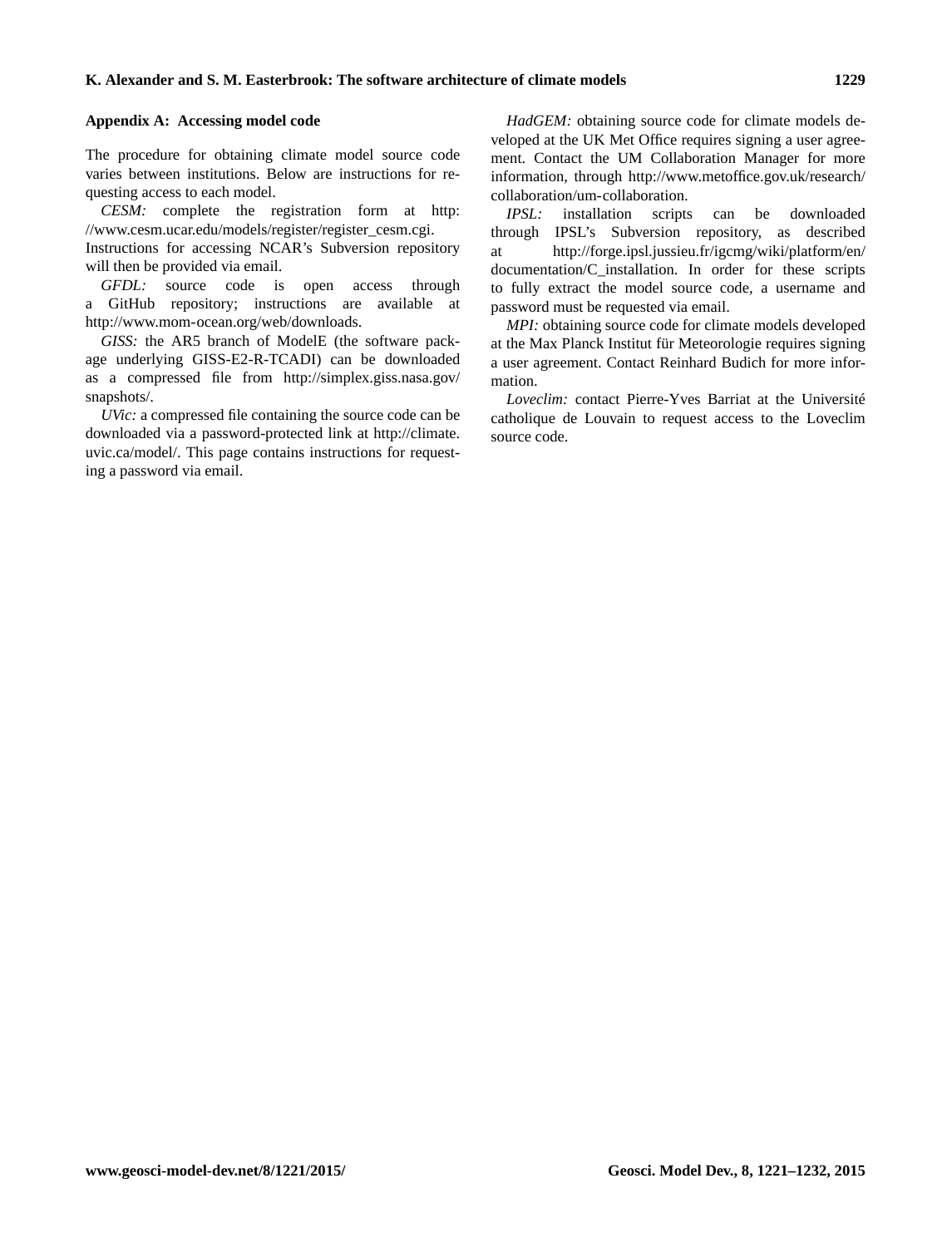*Acknowledgements.* We are grateful to the model developers who granted us access to source code, assisted with preprocessing, answered questions about their models, and provided feedback on the diagrams: Mariana Vertenstein and Jim Edwards from the National Center for Atmospheric Research; Venkatramani Balaji from the Geophysical Fluid Dynamics Laboratory; Gavin Schmidt from the NASA Goddard Institute for Space Studies; Michael Eby from the University of Victoria; Tim Johns from the UK Met Office; Arnaud Caubel, Marie-Alice Foujols, and Anne Cozic from the Institut Pierre Simon Laplace; Reinhard Budich and Marco Giorgetta from the Max Planck Institut für Meteorologie; and Pierre-Yves Barriat from the Université catholique de Louvain. This project was supported by the Centre for Global Change Science at the University of Toronto as well as the National Sciences and Engineering Research Council of Canada.

Edited by: J. Annan

# **References**

- <span id="page-9-12"></span>Alexander, K. and Easterbrook, S. M.: The Software Architecture of Global Climate Models, in: AGU Fall Meeting 2011, San Francisco, USA, Abstract ID 1204770, 2011.
- <span id="page-9-9"></span>Archer, D.: A data-driven model of the global calcite lysocline, Global Biogeochem. Cy., 10, 511–526, doi[:10.1029/96GB01521,](http://dx.doi.org/10.1029/96GB01521) 1996.
- <span id="page-9-14"></span>Bailey, D., Holland, M., Hunke, E., Lipscomb, B., Briegleb, B., Bitz, C., and Schramm, J.: Community Ice CodE (CICE) User's Guide Version 4.0, Tech. Rep., National Center for Atmospheric Research, available at: [http://www.cesm.ucar.edu/models/cesm1.](http://www.cesm.ucar.edu/models/cesm1.0/cice/ice_usrdoc.pdf) [0/cice/ice\\_usrdoc.pdf](http://www.cesm.ucar.edu/models/cesm1.0/cice/ice_usrdoc.pdf) (last access: 19 November 2014), 2010.
- <span id="page-9-1"></span>Collins, M.: Ensembles and probabilities: a new era in the prediction of climate change, Philos. T. R. Soc. A, 365, 1957–70, doi[:10.1098/rsta.2007.2068,](http://dx.doi.org/10.1098/rsta.2007.2068) 2007.
- <span id="page-9-3"></span>Collins, W. J., Bellouin, N., Doutriaux-Boucher, M., Gedney, N., Halloran, P., Hinton, T., Hughes, J., Jones, C. D., Joshi, M., Liddicoat, S., Martin, G., O'Connor, F., Rae, J., Senior, C., Sitch, S., Totterdell, I., Wiltshire, A., and Woodward, S.: Development and evaluation of an Earth-System model – HadGEM2, Geosci. Model Dev., 4, 1051–1075, doi[:10.5194/gmd-4-1051-](http://dx.doi.org/10.5194/gmd-4-1051-2011) [2011,](http://dx.doi.org/10.5194/gmd-4-1051-2011) 2011.
- <span id="page-9-2"></span>Cook, K. H.: An introduction to the climate system 1, in: Climate Dynamics, Princeton University Press, 1–3, 2013.
- <span id="page-9-5"></span>Dickinson, R. E., Zebiak, S., Anderson, J., Blackmon, M., De Luca, C., Hogan, T., Iredell, M., Ji, M., Rood, R., Suarez, M., and Taylor, K. E.: How can we advance our weather and climate models as a community?, B. Am. Meteorol. Soc., 83, 431–434, doi[:10.1175/1520-0477\(2002\)083<0431:HCWAOW>2.3.CO;2,](http://dx.doi.org/10.1175/1520-0477(2002)083<0431:HCWAOW>2.3.CO;2) 2002.
- <span id="page-9-6"></span>Drake, J. B.: Overview of the software design of the community climate system model, Int. J. High Perform. C., 19, 177–186, doi[:10.1177/1094342005056094,](http://dx.doi.org/10.1177/1094342005056094) 2005.
- <span id="page-9-10"></span>Dufresne, J., Foujols, M., Denvil, S., Caubel, A., Marti, O., Aumont, O., Balkanski, Y., Bekki, S., Bellenger, H., Benshila, R., Bony, S., Bopp, L., Braconnot, P., Brockmann, P., Cadule, P., Cheruy, F., Codron, F., Cozic, A., Cugnet, D., de Noblet, N., Duvel, J., Ethé, C., Fairhead, L., Fichefet, T., Flavoni, S., Friedlingstein, P., Grandpeix, J., Guez, L., Guilyardi, E., Hauglustaine, D., Hour-

din, F., Idelkadi, A., Ghattas, J., Joussaume, S., Kageyama, M., Krinner, G., Labetoulle, S., Lahellec, A., Lefebvre, M., Lefevre, F., Levy, C., Li, Z. X., Lloyd, J., Lott, F., Madec, G., Mancip, M., Marchand, M., Masson, S., Meurdesoif, Y., Mignot, J., Musat, I., Parouty, S., Polcher, J., Rio, C., Schulz, M., Swingedouw, D., Szopa, S., Talandier, C., Terray, P., Viovy, N., and Vuichard, N.: Climate change projections using the IPSL-CM5 Earth System Model: from CMIP3 to CMIP5, Clim. Dynam., 40, 2123–2165, doi[:10.1007/s00382-012-1636-1,](http://dx.doi.org/10.1007/s00382-012-1636-1) 2013.

- <span id="page-9-7"></span>Dunne, J. P., John, J. G., Adcroft, A. J., Griffies, S. M., Hallberg, R. W., Shevliakova, E., Stouffer, R. J., Cooke, W., Dunne, K. A., Harrison, M. J., Krasting, J. P., Malyshev, S. L., Milly, P. C. D., Phillipps, P. J., Sentman, L. T., Samuels, B. L., Spelman, M. J., Winton, M., Wittenberg, A. T., and Zadeh, N.: GFDL's ESM2 Global Coupled Climate-Carbon Earth System Models. Part I: Physical Formulation and Baseline Simulation Characteristics, J. Climate, 25, 6646–6665, doi[:10.1175/JCLI-D-11-00560.1,](http://dx.doi.org/10.1175/JCLI-D-11-00560.1) 2012.
- <span id="page-9-8"></span>Dunne, J. P., John, J. G., Shevliakova, E., Stouffer, R. J., Krasting, J. P., Malyshev, S. L., Milly, P. C. D., Sentman, L. T., Adcroft, A. J., Cooke, W., Dunne, K. A., Griffies, S. M., Hallberg, R. W., Harrison, M. J., Levy, H., Wittenberg, A. T., Phillips, P. J., and Zadeh, N.: GFDL's ESM2 Global Coupled Climate-Carbon Earth System Models. Part II: Carbon System Formulation and Baseline Simulation Characteristics, J. Climate, 26, 2247–2267, doi[:10.1175/JCLI-D-12-00150.1,](http://dx.doi.org/10.1175/JCLI-D-12-00150.1) 2013.
- <span id="page-9-11"></span>Easterbrook, S. M. and Johns, T. C.: Engineering the software for understanding climate change, Comput. Sci. Eng., 11, 65–74, doi[:10.1109/MCSE.2009.193,](http://dx.doi.org/10.1109/MCSE.2009.193) 2009.
- <span id="page-9-0"></span>Eby, M., Weaver, A. J., Alexander, K., Zickfeld, K., Abe-Ouchi, A., Cimatoribus, A. A., Crespin, E., Drijfhout, S. S., Edwards, N. R., Eliseev, A. V., Feulner, G., Fichefet, T., Forest, C. E., Goosse, H., Holden, P. B., Joos, F., Kawamiya, M., Kicklighter, D., Kienert, H., Matsumoto, K., Mokhov, I. I., Monier, E., Olsen, S. M., Pedersen, J. O. P., Perrette, M., Philippon-Berthier, G., Ridgwell, A., Schlosser, A., Schneider von Deimling, T., Shaffer, G., Smith, R. S., Spahni, R., Sokolov, A. P., Steinacher, M., Tachiiri, K., Tokos, K., Yoshimori, M., Zeng, N., and Zhao, F.: Historical and idealized climate model experiments: an intercomparison of Earth system models of intermediate complexity, Clim. Past, 9, 1111–1140, doi[:10.5194/cp-9-1111-2013,](http://dx.doi.org/10.5194/cp-9-1111-2013) 2013.
- <span id="page-9-13"></span>Friedlingstein, P., Cox, P., Betts, R., Bopp, L., von Bloh, W., Brovkin, V., Cadule, P., Doney, S., Eby, M., Fung, I., Bala, G., John, J., Jones, C., Joos, F., Kato, T., Kawamiya, M., Knorr, W., Lindsay, K., Matthews, H. D., Raddatz, T., Rayner, P., Reick, C., Roeckner, E., Schnitzler, K.-G., Schnur, R., Strassmann, K., Weaver, A. J., Yoshikawa, C., and Zeng, N.: climate–carbon cycle feedback analysis: results from the  $C<sup>4</sup>MIP$  model intercomparison, J. Climate, 19, 3337–3353, doi[:10.1175/JCLI3800.1,](http://dx.doi.org/10.1175/JCLI3800.1) 2006.
- <span id="page-9-4"></span>Giorgetta, M. A., Jungclaus, J., Reick, C., Legutke, S., Bader, J., Böttinger, M., Brovkin, V., Crueger, T., Esch, M., Fieg, K., Glushak, K., Gayler, V., Haak, H., Hollweg, H., Ilyina, T., Kinne, S., Kornblueh, L., Matei, D., Mauritsen, T., Mikolajewicz, U., Mueller, W., Notz, D., Pithan, F., Raddatz, T., Rast, S., Redler, R., Roeckner, E., Schmidt, H., Schnur, R., Segschneider, J., Six, K. D., Stockhause, M., Timmreck, C., Wegner, J., Widmann, H., Weiners, K., Claussen, M., Marotzke, J., and Stevens, B.: Climate and carbon cycle changes from 1850 to 2100 in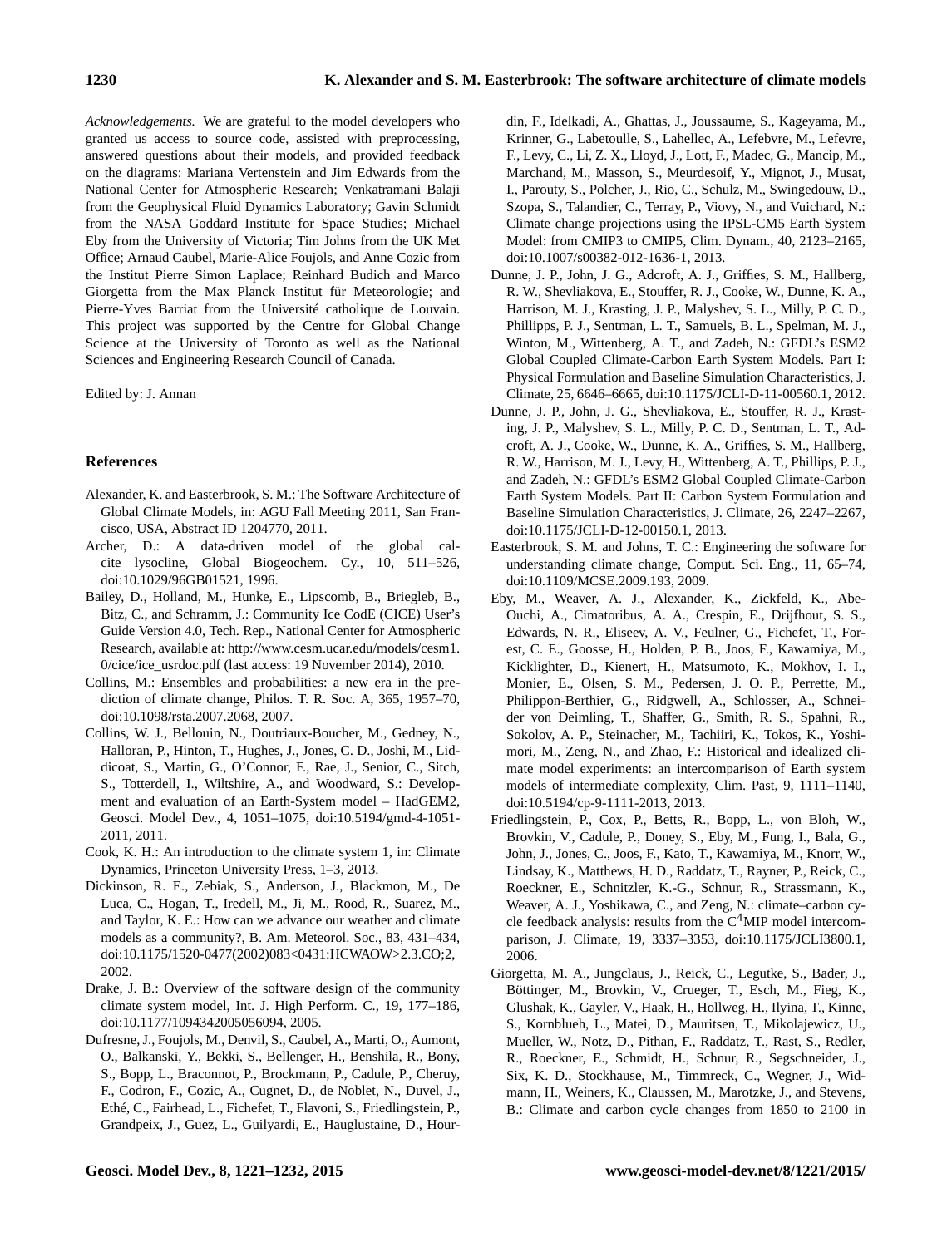MPI-ESM simulations for the Coupled Model Intercomparison Project phase 5, J. Adv. Model. Earth Sys., 5, 572–597, doi[:10.1002/jame.20038,](http://dx.doi.org/10.1002/jame.20038) 2013.

- <span id="page-10-14"></span>Goosse, H., Brovkin, V., Fichefet, T., Haarsma, R., Huybrechts, P., Jongma, J., Mouchet, A., Selten, F., Barriat, P.-Y., Campin, J.- M., Deleersnijder, E., Driesschaert, E., Goelzer, H., Janssens, I., Loutre, M.-F., Morales Maqueda, M. A., Opsteegh, T., Mathieu, P.-P., Munhoven, G., Pettersson, E. J., Renssen, H., Roche, D. M., Schaeffer, M., Tartinville, B., Timmermann, A., and Weber, S. L.: Description of the Earth system model of intermediate complexity LOVECLIM version 1.2, Geosci. Model Dev., 3, 603–633, doi[:10.5194/gmd-3-603-2010,](http://dx.doi.org/10.5194/gmd-3-603-2010) 2010.
- <span id="page-10-18"></span>Herraiz, I., Gonzalez-Barahona, J. M., and Robles, G.: Towards a theoretical model for software growth, in: Proceedings of the Fourth International Workshop on Mining Software Repositories, MSR '07, IEEE Computer Society, Washington, DC, USA, doi[:10.1109/MSR.2007.31,](http://dx.doi.org/10.1109/MSR.2007.31) 2007.
- <span id="page-10-24"></span>Hewitt, H. T., Copsey, D., Culverwell, I. D., Harris, C. M., Hill, R. S. R., Keen, A. B., McLaren, A. J., and Hunke, E. C.: Design and implementation of the infrastructure of HadGEM3: the next-generation Met Office climate modelling system, Geosci. Model Dev., 4, 223–253, doi[:10.5194/gmd-4-223-2011,](http://dx.doi.org/10.5194/gmd-4-223-2011) 2011.
- <span id="page-10-6"></span>Hurrell, J. W., Holland, M. M., Gent, P. R., Ghan, S., Kay, J. E., Kushner, P. J., Lamarque, J. F., Large, G., Lawrence, D., Lindsay, K., Lipscomb, W. H., Long, M. C., Mahowald, N., Marsh, D. R., Neale, R. B., Rasch, P., Vavrus, S., Vertenstein, M., Bader, D., Collins, W. D., Hack, J. J., Kiehl, J., and Marshall, S.: The Community Earth System Model: A Framework for Collaborative Research, Bull. Am. Meteorol. Soc., 94, 1339–1360, doi[:10.1175/BAMS-D-12-00121.1,](http://dx.doi.org/10.1175/BAMS-D-12-00121.1) 2013.
- <span id="page-10-4"></span>Knutti, R.: Should we believe model predictions of future climate change?, Philos. T. R. Soc. A, 366, 4647–64, doi[:10.1098/rsta.2008.0169,](http://dx.doi.org/10.1098/rsta.2008.0169) 2008.
- <span id="page-10-3"></span>Knutti, R., Masson, D., and Gettelman, A.: Climate model genealogy: Generation CMIP5 and how we got there, Geophys. Res. Lett., 40, 1194–1199, doi[:10.1002/grl.50256,](http://dx.doi.org/10.1002/grl.50256) 2013.
- <span id="page-10-9"></span>Lenhard, J. and Winsberg, E.: Holism, entrenchment, and the future of climate model pluralism, Stud. Hist. Philos. M. P., 41, 253– 262, doi[:10.1016/j.shpsb.2010.07.001,](http://dx.doi.org/10.1016/j.shpsb.2010.07.001) 2010.
- <span id="page-10-10"></span>Lindsay, K., Bonan, G. B., Doney, S. C., Hoffman, F. M., Lawrence, D. M., Long, M. C., Mahowald, N. M., Moore, J. K., Randerson, J. T., and Thornton, P. E.: Preindustrial-Control and Twentieth-Century Carbon Cycle Experiments with the Earth System Model CESM1(BGC), J. Climate, 27, 8981–9005, doi[:10.1175/JCLI-D-12-00565.1,](http://dx.doi.org/10.1175/JCLI-D-12-00565.1) 2014.
- <span id="page-10-21"></span>Madec, G.: NEMO Ocean Engine, Tech. rep., Laboratoire d'Oceanographie et du Climat: Experimentation et Approches Numeriques, 2008.
- <span id="page-10-2"></span>Masson, D. and Knutti, R.: Climate model genealogy, Geophys. Res. Lett., 38, 1–4, doi[:10.1029/2011GL046864,](http://dx.doi.org/10.1029/2011GL046864) 2011.
- <span id="page-10-12"></span>Meissner, K. J., Weaver, A. J., Matthews, H. D., and Cox, P. M.: The role of land surface dynamics in glacial inception: a study with the UVic Earth System Model, Clim. Dynam., 21, 515–537, doi[:10.1007/s00382-003-0352-2,](http://dx.doi.org/10.1007/s00382-003-0352-2) 2003.
- <span id="page-10-5"></span>NASA Advisory Council: Earth System Science Overview: A Program for Global Change, National Aeronautics and Space Administration, 1986.
- <span id="page-10-17"></span>Park, R.: Software Size Measurement: a Framework for Counting Source Statements, Tech. Rep. CMU/SEI-92-TR-020,

Software Engineering Institute, Carnegie Mellon University, available at: [http://resources.sei.cmu.edu/library/asset-view.](http://resources.sei.cmu.edu/library/asset-view.cfm?AssetID=11689) [cfm?AssetID=11689](http://resources.sei.cmu.edu/library/asset-view.cfm?AssetID=11689) (last access: 19 November 2014), 1992.

- <span id="page-10-8"></span>Randall, D. A.: Should climate models be open source?, IEEE Software, 28, 62–65, doi[:10.1109/MS.2011.144,](http://dx.doi.org/10.1109/MS.2011.144) 2011.
- <span id="page-10-1"></span>Reichler, T. and Kim, J.: How well do coupled models simulate today's climate?, B. Am. Meteorol. Soc., 89, 303–311, doi[:10.1175/BAMS-89-3-303,](http://dx.doi.org/10.1175/BAMS-89-3-303) 2008.
- <span id="page-10-19"></span>Rosenfeld, D. and Wood, R.: Aerosol cloud-mediated radiative forcing: highly uncertain and opposite effects from shallow and deep clouds, in: Climate Science for Serving Society, edited by: Asrar, G. R., and Hurrell, J. W., Springer Netherlands, Dordrecht, doi[:10.1007/978-94-007-6692-1,](http://dx.doi.org/10.1007/978-94-007-6692-1) 2013.
- <span id="page-10-11"></span>Schmidt, G. A., Kelley, M., L., N., Ruedy, R., Russell, G. L., Aleinov, I., Bauer, M., Bauer, S. E., Bhat, M. K., R., B., Canuto, V., Chen, Y., Cheng, Y., Clune, T. L., Del Genio, A., de Fainchtein, R., Faluvegi, G., Hansen, J. E., Healy, R. J., Kiang, N. Y., Koch, D., Lacis, A. A., LeGrande, A. N., Lerner, J., Lo, K. K., Matthews, E. E., Menon, S., Miller, R. L., Oinas, V., Oloso, A. O., Perlwitz, J. P., Puma, M. J., Putman, W. M., Rind, D., Romanou, A., Sato, M., Shindell, D. T., Sun, S., Syed, R. A., Tausnev, N., Tsigaridis, K., Unger, N., Voulgarakis, A., Yao, M., and Zhang, J.: Configuration and assessment of the GISS ModelE2 contributions to the CMIP5 archive, J. Adv. Model. Earth Sys., 6, 141–148, doi[:10.1002/2013MS000265,](http://dx.doi.org/10.1002/2013MS000265) 2014.
- <span id="page-10-13"></span>Schmittner, A., Oschlies, A., Matthews, H. D., and Galbraith, E. D.: Future changes in climate, ocean circulation, ecosystems, and biogeochemical cycling simulated for a business-as-usual  $CO<sub>2</sub>$ emission scenario until year 4000 AD, Global Biogeochem. Cy., 22, GB1013, doi[:10.1029/2007GB002953,](http://dx.doi.org/10.1029/2007GB002953) 2008.
- <span id="page-10-16"></span>Shaw, M. and Garlan, D.: Software architecture: perspectives on an emerging discipline, Prentice Hall, 1996.
- <span id="page-10-15"></span>Simon, H. A.: The Sciences of the Artificial, MIT Press, 1996.
- <span id="page-10-20"></span>Smith, R., Jones, P., Briegleb, B., Bryan, F., Danabasoglu, G., Dennis, J., Dukowicz, J., Eden, C., Fox-Kemper, B., Gent, P., Hecht, M., Jayne, S., Jochum, M., Large, W., Lindsay, K., Maltrud, M., Norton, N., Peacock, S., Vertenstein, M., and Yeager, S.: The Parallel Ocean Program (POP) Reference Manual: Ocean Component of the Community Climate System Model (CCSM) and Community Earth System Model (CESM), Tech. rep., Los Alamos National Laboratory, Report Number LAUR-10-01853, available at: [http://www.cesm.ucar.edu/](http://www.cesm.ucar.edu/models/ccsm4.0/pop/doc/sci/POPRefManual.pdf) [models/ccsm4.0/pop/doc/sci/POPRefManual.pdf](http://www.cesm.ucar.edu/models/ccsm4.0/pop/doc/sci/POPRefManual.pdf) (last access: 19 November 2014), 2010.
- <span id="page-10-0"></span>Taylor, K. E., Stouffer, R. J., and Meehl, G. A.: An overview of CMIP5 and the experiment design, B. Am. Meteorol. Soc., 93, 485–498, doi[:10.1175/BAMS-D-11-00094.1,](http://dx.doi.org/10.1175/BAMS-D-11-00094.1) 2012.
- <span id="page-10-23"></span>Valcke, S.: The OASIS3 coupler: a European climate modelling community software, Geosci. Model Dev., 6, 373–388, doi[:10.5194/gmd-6-373-2013,](http://dx.doi.org/10.5194/gmd-6-373-2013) 2013.
- <span id="page-10-7"></span>Valcke, S., Balaji, V., Craig, A., DeLuca, C., Dunlap, R., Ford, R. W., Jacob, R., Larson, J., O'Kuinghttons, R., Riley, G. D., and Vertenstein, M.: Coupling technologies for Earth System Modelling, Geosci. Model Dev., 5, 1589–1596, doi[:10.5194/gmd-5-1589-2012,](http://dx.doi.org/10.5194/gmd-5-1589-2012) 2012.
- <span id="page-10-22"></span>Vancoppenolle, M., Fichefet, T., Goosse, H., Bouillon, S., Beatty, C. K., and Maqueda, M. A. M.: LIM3, an advanced seaice model for climate simulation and operational oceanography, Mercator Quarterly Newsletter, 28, 16–21, 2008.